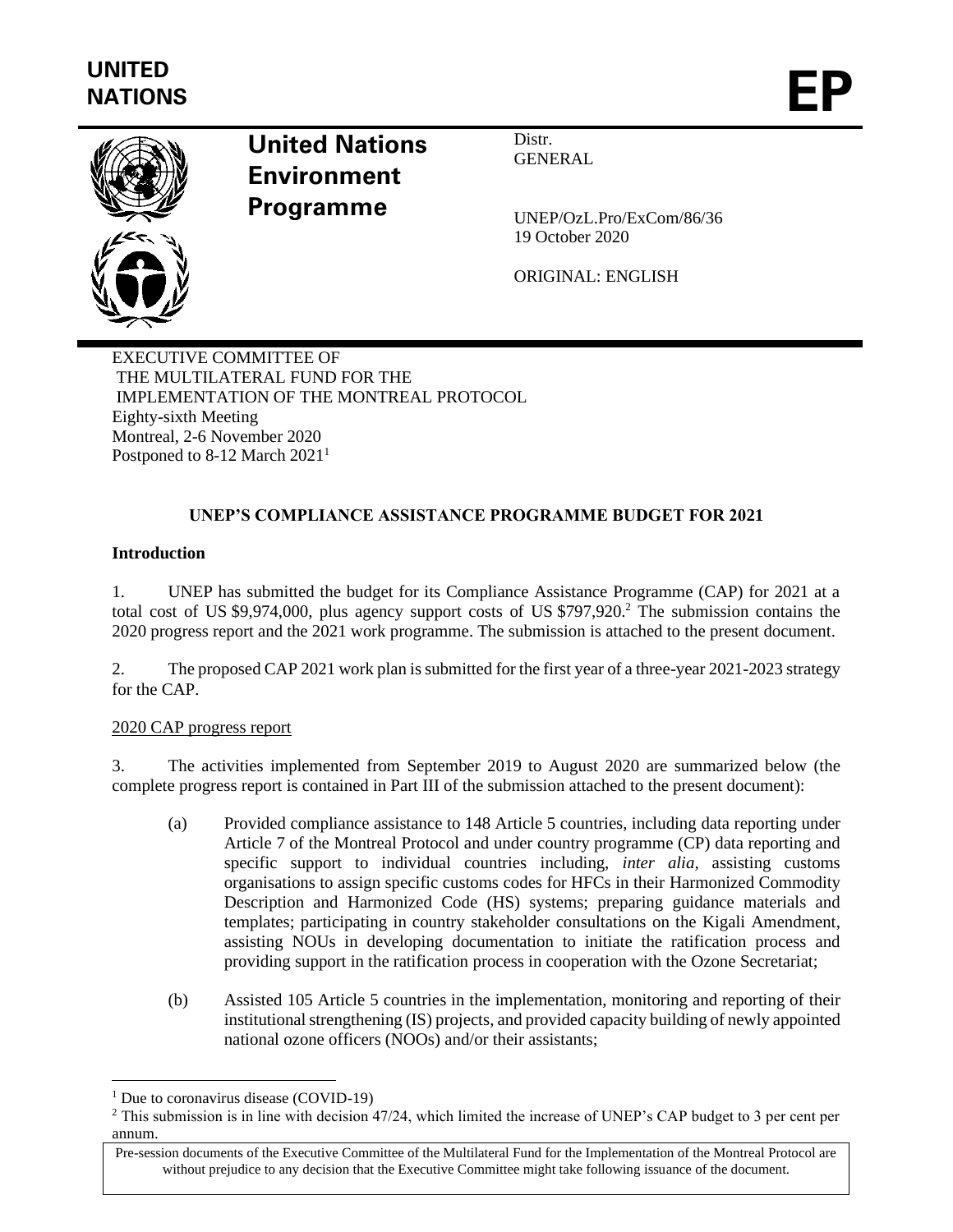- (c) Supported the operation of the regional networks by organizing 14 network and thematic meetings to address issues related to, *inter alia,* HCFC phase-out commitments and reporting; HCFC licensing and quota systems including HS codes for HFCs; enforcement, trade; developing e-licensing systems; border dialogues on prevention of illegal trade of controlled substances; alternative technologies of the refrigeration and air-conditioning (RAC) sector; refrigeration servicing sector; and organizing three roundtables/roadshows (China, Mongolia and Serbia) on ozone- and climate-friendly technologies;
- (d) Organized and conducted a number of virtual regional meetings and webinars given the constraints impose by the COVID-19 pandemic; some issues discussed included: challenges for data reporting of HFCs; alternative refrigerants for high-ambient temperature (HAT) countries; legal framework to incorporate compliance obligations under the Kigali Amendment into existing regulations; the informal prior informed consent (iPIC) mechanism; role of customs and enforcement in managing ODS; the management of contaminated refrigerants; gender considerations in project design; and food cold chain systems. A virtual meeting was conducted with NOUs of the Pacific Island Countries (PICs) and representatives from non-Article 5 countries to discuss matters related to stage II of the regional HCFC phase-out management plan (HPMP) for the PICs;<sup>3</sup>
- (e) Supported 102 Article 5 countries in the implementation of their HPMPs (as lead implementing agency in 74 countries and as cooperating implementing agency in 28 countries);
- (f) Provided assistance to 93 Article 5 countries in the implementation of and reporting on enabling activities for HFC- phase down;
- (g) Developed new global and regional capacity building and information products (e.g., RAC technician videos, HCFC quota and license tracker application, and an e-learning course on energy efficient RAC systems); updated existing applications (e.g., What Gas?, GWP-ODP Calculator, iPIC and Gas Card online visualization tool); distributed OzonAction newsletter, translated OzonAction publications; and regularly updated the OzonAction website;
- (h) Worked in partnership with the World Customs Organization (WCO) to provide appropriate information and training materials on issues related to trade in controlled substances, and engagement in enforcement operations; and
- (i) Continued partnership with industry associations, 4 *inter alia,* on the development and operation of e-learning modules for technicians and the refrigerant driving license (RDL) global qualification programme; the development of an international guide for laboratories on testing with flammable refrigerants; and organization of joint events and the dissemination of information.

#### Fund disbursement

4. Of the US \$9,974,000, plus agency support costs of US \$797,920 approved for the CAP budget for 2019, UNEP will return US \$1,090,514, plus agency support costs of US \$87,241 to the 86<sup>th</sup> meeting, in

<sup>&</sup>lt;sup>3</sup> Stage II of the HPMP for the PICs has been submitted to the 86<sup>th</sup> meeting (UNEP/OzL.Pro/ExCom/86/67).

<sup>4</sup> The American Society of Heating, Refrigerating and Air-Conditioning Engineers (ASHRAE), International Institute of Refrigeration (IIR), Air-conditioning, Heating and Refrigeration Institute (AHRI).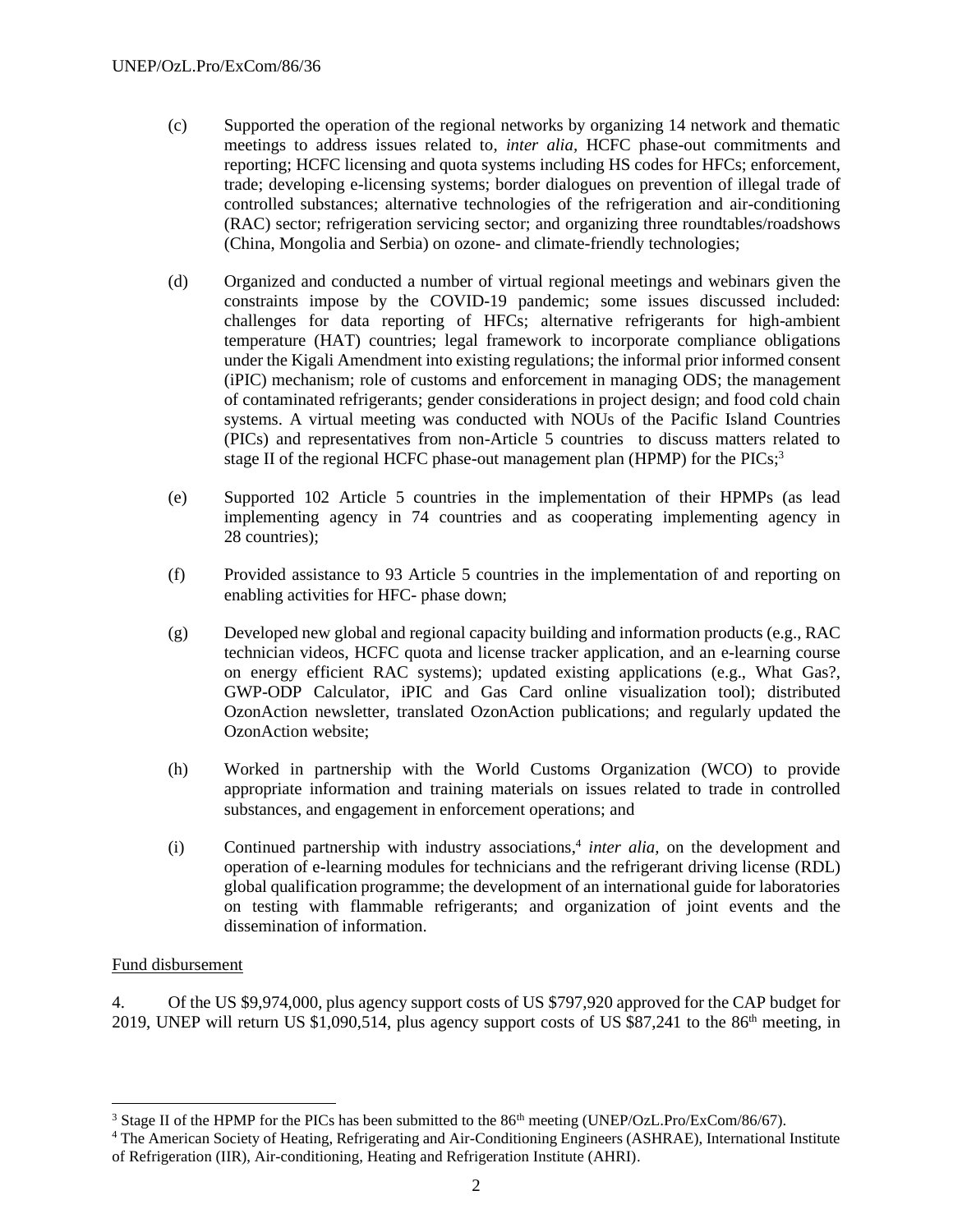line with decision 35/36(d). The return is included in the document on the Report on balances and availability of resources.<sup>5</sup>

#### 2021-2023 three-year rolling strategy

5. The CAP three-year rolling strategy for 2021-2023 was prepared in line with UNEP's clearinghouse functions described in paragraph 3(b) of Article 10 of the Montreal Protocol and taking into account feedback from NOUs and lessons from the implementation of activities associated with the previous three-year strategy. The 2021-2023 strategy has the following four overarching objectives:

- (a) Assisting NOUs and strengthening national regulatory frameworks related to compliance obligations under the Montreal Protocol;
- (b) Assisting Article 5 countries to comply with their HCFC phase-out commitments and maintaining compliance with the phase-out targets of all the substances controlled under the Montreal Protocol;
- (c) Assisting in the introduction and use of ozone- and climate-friendly alternative technologies in the refrigeration servicing sector; and
- (d) Promoting ratification of the Kigali Amendment and assisting Article 5 countries in the implementation of the HFC phase-down.

6. A detailed description of the CAP three-year rolling strategy for 2021-2023 is contained in Part I of the submission attached to the present document.

#### 2021 CAP work programme

- 7. For 2021 UNEP will implement the following activities:
	- (a) Country-specific compliance assistance to Article 5 countries at risk of non-compliance with their Montreal Protocol targets;
	- (b) Continue the operation of the 10 regional networks of NOOs including thematic meetings (physical and/or online depending on the evolution of the COVID-19 pandemic); provide capacity-building training for NOOs; and facilitate country-to-country cooperation;
	- (c) Assist in the ratification of the Kigali Amendment; promote the use of HFC Outlook Model to forecast consumption under different scenarios by pilot countries during stakeholder consultations including a simplified Model for a low-volume consuming country;
	- (d) Continue to assist NOUs in complying with their reporting obligations under Article 7 of the Protocol and CP data, and in strengthening their regulatory frameworks related to the Montreal Protocol, assist in the development, implementation and enforcement of HFC licensing and quota systems; assist in strengthening the monitoring, reporting, verification and enforcement systems in place; facilitate sharing of best practices in establishing and implementing existing HCFC regulation in monitoring and control of ODS, vis-à-vis HFC legislation; and provide tools (e.g., iPIC, quota calculators) and develop new tools for relevant stakeholders;
	- (e) Provide training, training materials and tools (e.g., HCFC Quota and Licence Tracker Desktop Application) to build the capacity of customs and enforcement personnel; promote

<sup>5</sup> UNEP/OzL.Pro/ExCom/86/04.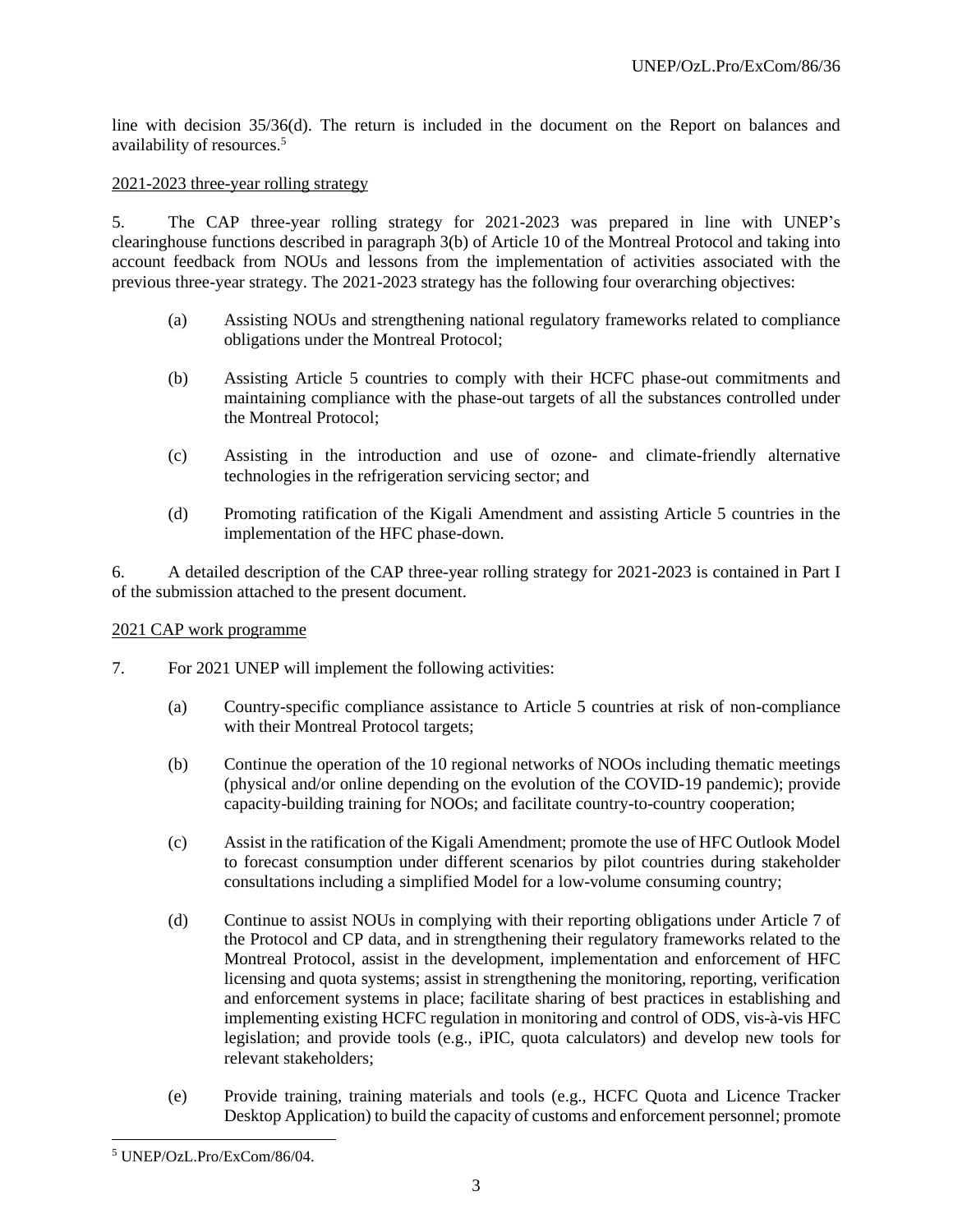the adoption of the updated UNEP-WCO Montreal Protocol Training for Customs Officers into the national training curricula; assist with incorporation of HFC customs codes into the import/export licensing and quota systems; and facilitate the strengthening of transboundary cooperation and intelligence sharing in combating illegal trade of controlled substances among Article 5 countries;

- (f) Support training in the refrigeration servicing sector by providing tools that have been developed (e.g., universal training kit, refrigerant management university course and the RDL) and that will be developed to refrigeration technicians, refrigeration associations and other key stakeholders; support the development of a risk assessment methodology for flammable refrigerants, the integration of issues related to energy efficiency during the servicing of RAC equipment, and the certification of refrigeration technicians through the technical and vocational education training institutes; and promote gender mainstreaming of female technicians and experts in all activities related to the RAC servicing sector;
- (g) Continue the implementation of global clearinghouse activities through developing publications; organizing international, regional and national fora on matters related to the implementation of the Montreal Protocol; facilitating country-to-country cooperation to address specific needs by NOUs (e.g., technical briefs for alternative refrigerants and technologies including case studies on not-in-kind technologies and natural refrigerants for HAT countries and targeted sectors for refrigeration servicing including the food cold chain);
- (h) Continue assisting countries with ongoing HPMPs, HCFC verification reports and the implementation of recommendations from verification reports; support any country requesting UNEP assistance to prepare and submit new HPMPs, HFC phase-down projects, or HFC phase-down strategies; and
- (i) Continue assisting 105 Article countries with the implementation, monitoring and reporting of their IS projects.

## Changes in the CAP 2021 budget

8. The CAP budget for 2021 of US \$9,974,000, plus agency support costs of US \$797,920 is contained in Annex 1 of the submission. The overall CAP budget request is at the same level approved in 2019 and 2020, as shown in Annex 2 of the submission.

#### *Changes in CAP staff <sup>6</sup>*

9. UNEP indicated progress in filling vacant posts since the 84<sup>th</sup> meeting with only four out of 15 vacant posts remaining to be filled. During the period while posts were being filled, interim measures have enabled CAP to continue delivering its activities and services.

 $6$  Decision 82/57(c)(iii): UNEP was requested in future submissions of the CAP budget, to continue reporting on the current post levels of CAP staff and inform the Executive Committee of any changes thereto, particularly with respect to any increased budget allocations.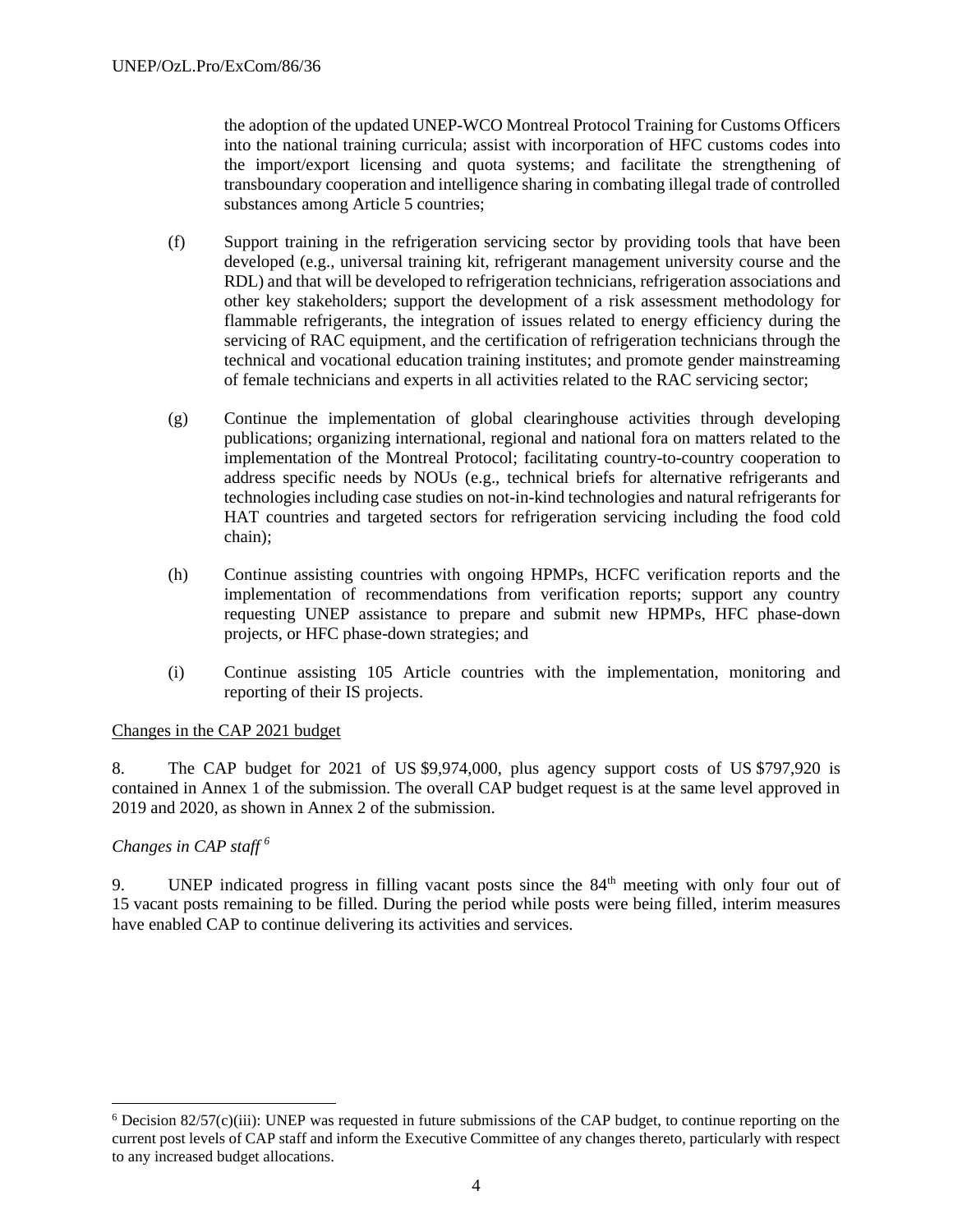## *Changes in the programmatic budget*<sup>7</sup>

10. The following reallocations were proposed to the budget lines (BLs) under the main item global services:

- (a) Policy and technical assistance (BL 3211) at US \$95,000 (a decrease of US \$35,000 compared to 2020) to include: supporting the development of publications/factsheets, production of the OzonAction Scoop, <sup>8</sup> development of a publication on Montreal Protocol and Sustainable Development Goals, and an online Knowledge Map;<sup>9</sup>
- (b) Translation and outreach (BL 3212) at US \$115,000 (an increase of US \$5,000 compared to 2020) to include: supporting the translation of documents into UN languages, and developing materials for the International Ozone Day, and outreach activities;
- (c) Refrigerant servicing sector assistance (BL 3214) at US \$160,000 (an increase of US \$75,000 compared to 2020 adjusted from BLs 3211 and 3215) to cover the costs required to support the finalization of the pilot stage and deployment of the universal training kit, developing model codes of practice, technical briefs, and training tools for the sector; and
- (d) Enforcement and Customs (BL 3215) (a decrease of US \$45,000 compared to 2020) to: support the online database of Montreal Protocol regulations, updating the WCO-UNEP Customs e-learning, and layout of updated Customs training manual.

#### *Comparison of the budget for 2019-2021*

11. In line with decision  $84/60(c)(iv)$ ,<sup>10</sup> UNEP had provided a comparison of the CAP budget for three years as shown in Table 1.

| <b>Budget item</b>                      | 2019            |                    |                | 2020       |              | 2021            |
|-----------------------------------------|-----------------|--------------------|----------------|------------|--------------|-----------------|
|                                         | <b>Approved</b> | <b>Expenditure</b> | <b>Balance</b> | Approved   | Expenditure* | <b>Proposed</b> |
| Staff and consultants                   | 7,069,000       | 5,970,987          | 1,098,013      | 7,069,000  | 6,569,000    | 7,069,000       |
| Travel                                  | 548,000         | 498,958            | 49,042         | 548,000    | 80,000       | 548,000         |
| Regional activities and<br>$meetings**$ | 1,262,000       | 1,262,000          |                | 1,262,000  | 200,000      | 1,097,000       |
| Global services***                      | 505,000         | 467,593            | 37,407         | 505,000    | 250,000      | 505,000         |
| Meetings                                |                 |                    | -              |            |              | 165,000         |
| Space and equipment                     | 590,000         | 460,895            | 129,105        | 590,000    | 490,000      | 590,000         |
| Sub-total                               | 9,974,000       | 8,660,433          | 1,313,567      | 9,974,000  | 7,589,000    | 9,974,000       |
| Programme support cost                  | 797,920         | 692,835            | 105,085        | 797,920    | 607,120      | 797,920         |
| <b>Total</b>                            | 10,771,920      | 9,353,268          | 1,418,652      | 10,771,920 | 8,196,120    | 10,771,920      |

#### **Table 1: CAP budget for 2019-2021 (US \$)**

\* Estimated as of 6 August 2020.

\*\* Includes the expenditures on the advisory and consultative meetings budget line.

\*\*\* Includes outreach and translation, and advisory group meetings.

<sup>&</sup>lt;sup>7</sup> Decision 84/60(c)(ii): Extending the prioritization of funding between CAP budget lines so as to accommodate changing priorities and providing details, pursuant to decisions 47/24 and 50/26, on the reallocations made.

<sup>&</sup>lt;sup>8</sup> A triannual newsletter by UN Environment OzonAction under the Multilateral Fund for the Implementation of the Montreal Protocol.

<sup>&</sup>lt;sup>9</sup> A single point of access for basic information related to country's profile and project data.

 $10$  Decision 84/60(c)(iv): UNEP was requested in future submissions of the CAP budget, to continue providing a budget for the year in question and a report on the costs incurred in the year prior to the last year, noting sub-paragraphs  $(c)(ii)$  and  $(c)(iii)$ .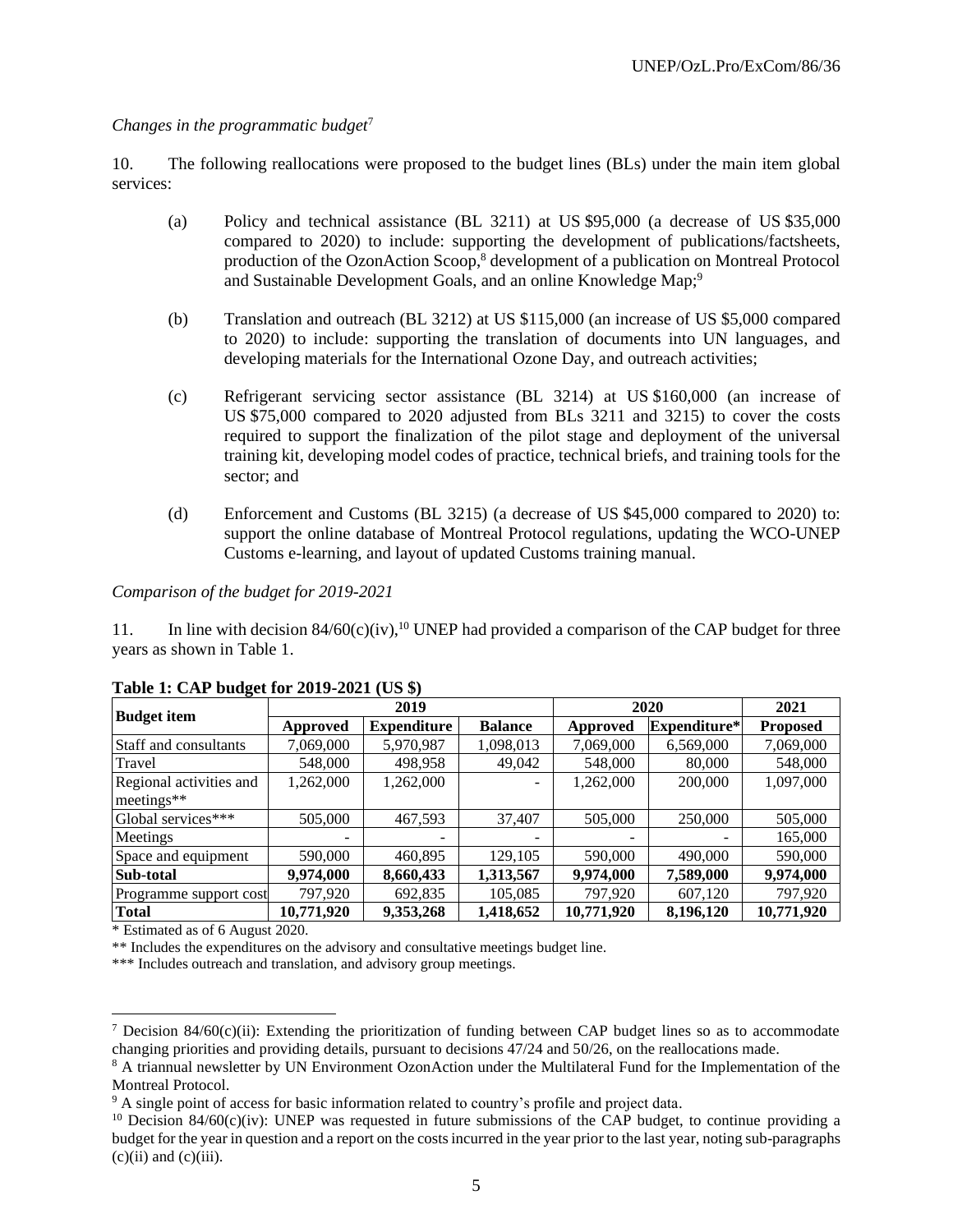12. The balances from the 2019 CAP were returned to the Fund.

## **SECRETARIAT'S COMMENTS AND RECOMMENDATION**

## **COMMENTS**

13. The Secretariat reviewed the CAP budget submission and the changes in the programme and staffing in line with decision  $84/60(c)^{11}$  taking into account the overall structure of the CAP, its operations and regional structure and other relevant decisions.

14. With regard to the progress report on the implementation of the 2020 work plan and noting the challenges posed by the COVID-19 pandemic, UNEP explained that while the pandemic had affected their physical presence in many of the Article 5 countries being assisted, a number of activities continued through virtual meetings where possible. For instance, many HPMP preparations/consultations and one customs training in West Asia were conducted online; a number of webinars were organized, and the regional offices were always on hand to respond to countries' needs (via telephone calls or emails). According to UNEP, while there were restrictions to travel and face-to-face meetings, most of the CAP activities (e.g., compliance assistance services, global information and capacity building activities, project support) have progressed well.

15. UNEP also provided an update on the considerable progress made to fill vacant positions in 2020. Out of the 15 vacant positions at the 84<sup>th</sup> meeting, the recruitment process has been completed for seven positions, and another four will be on board by November 2020. The remaining four positions are in various stages of recruitment and are expected to be filled by 2021. UNEP also described this as a moving target and committed to provide an update to the Executive Committee on the overall status when the physical 85th/86th meeting takes place. During the period when there have been vacancies, UNEP has coped with the situation by reallocating tasks, reprioritizing work, hiring consultants, and engaging UN Volunteers. These interim measures have enabled CAP to continue delivering its activities and services efficiently and smoothly.

16. The Secretariat noted that the three-year rolling strategy for 2021-2023 has been aligned with the business plan of the Multilateral Fund and has taken into account the current and anticipated needs of Article 5 countries; it followed UNEP's results-based management approach and included a theory of change.<sup>12</sup>

17. During the review process, the Secretariat sought clarifications relating to the correlation between the identified thematic areas, outcomes, and specific activities, noting some areas and activities which were potentially overlapping, and suggested to merge and simplify the description of some of the proposed activities (e.g., adding a section on objectives, making the three-year strategy more concise by focusing on fewer main points and using sub-themes). Subsequently, UNEP submitted a revised version of the threeyear strategy which took into account the Secretariat's comments and observations.

18. In reviewing the proposed 2021 CAP budget against the 2020 approved budget, the Secretariat noted that the main change was related to a reduction of US \$165,000 in BL 2030 (regional activities) and an increase in the same amount in BL 4200 (meetings); in addition, the overall total funding of US \$590,000 in BL 3200 (global services) did not change, reallocations were made in the distribution of the funding under that line, as shown in Table 2. The overall CAP budget is below the allowable level of increase and the changes proposed of the staff are in line with increased responsibilities of the posts.

<sup>&</sup>lt;sup>11</sup> Decision 84/60(c)(i): Providing detailed information on the activities for which the global funds would be used; decision  $84/60(c)(ii)$ , (iii) and (iv): Ibid.

 $12$  The theory of change approach is a methodology for planning, participation and evaluation, which defines long-term goals and then maps backward to identify necessary preconditions.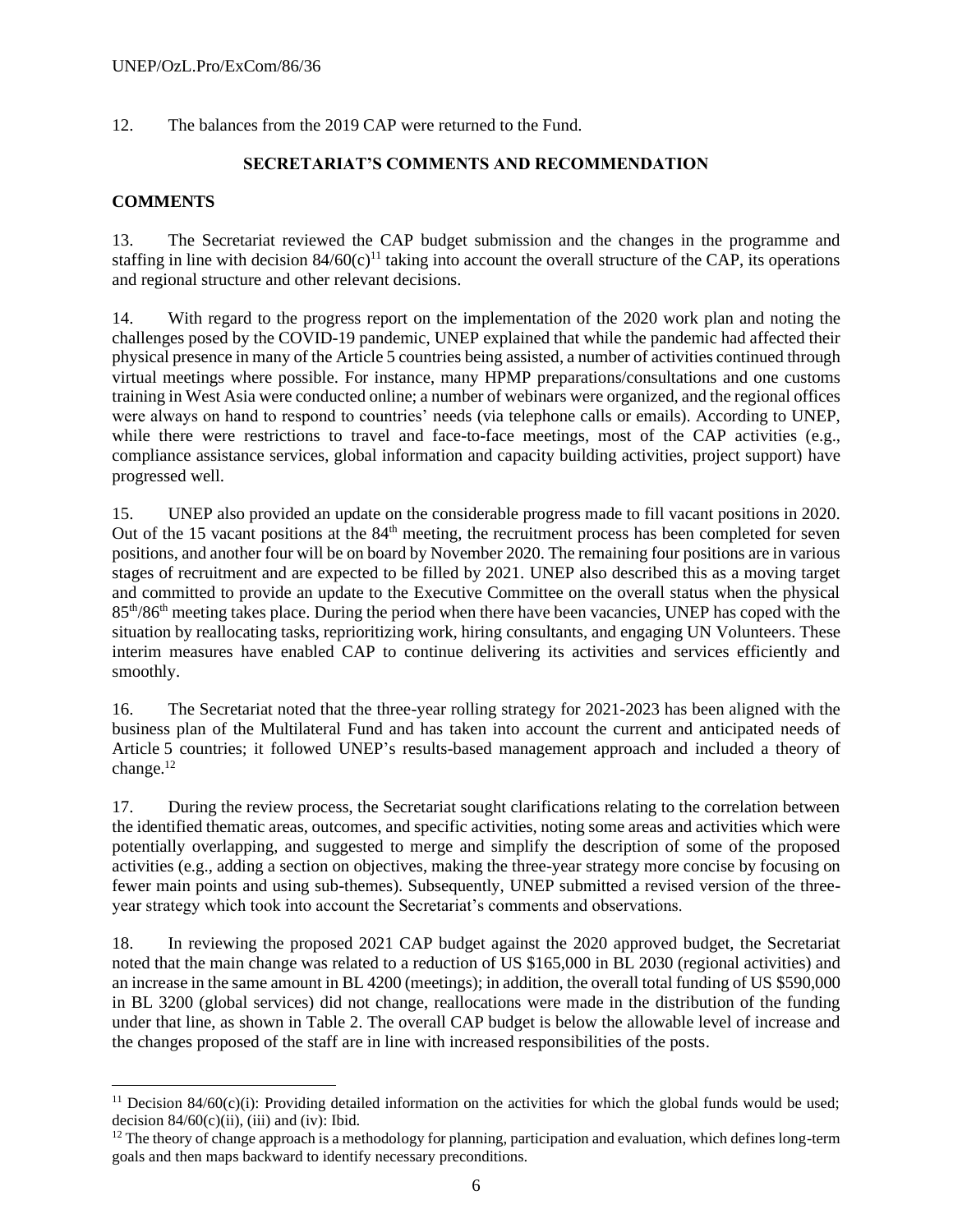| <b>Budget line</b>                     | 2020 approved | 2021 proposal | <b>Difference</b> | Change $(\% )$ |
|----------------------------------------|---------------|---------------|-------------------|----------------|
| 1999 (staff personnel)                 | 7.069.000     | 7,069,000     |                   |                |
| 1600 (travel)                          | 548,000       | 548,000       |                   |                |
| 2030 (regional activities)             | 1,262,000     | 1,097,000     | (165,000)         | (13)           |
| 3200 (global services)                 | 505,000       | 505,000       |                   |                |
| 4200 (meetings)                        |               | 165,000       | 165.000           | 13             |
| 5220 (office operations/communication) | 590,000       | 590,000       |                   |                |
| <b>Total</b>                           | 9,974,000     | 9,974,000     |                   |                |

**Table 2. Comparison of the 2020 approved CAP budget and the 2021 proposed budget (US \$)**

19. UNEP also explained that while it is cognizant of the COVID-19 pandemic, the 2021 budget is requested at the same level as 2020, as it is expected that the overall situation would return to normal in 2021. However, as a contingency, the network meetings and other face-to-face activities including HPMP implementation and other compliance assistance to Article 5 countries will be held towards the end of 2021 rather than during the first half of the year; activities during the first half of the year will consist of online consultations and meetings to continue the momentum of project implementation.

Exceptional return of balances from 2020 approved CAP budget

20. UNEP also recognized that Article 5 and non-Article 5 countries are facing tremendous health, financial and social challenges because of COVID-19 pandemic, and that CAP activities during 2020 were affected by this unprecedented crisis. In a demonstration of goodwill and sensitivity to the situation, and without setting precedent, UNEP has proposed the early return of balances amounting to US \$1,159,945, consisting of US \$1,074,023, plus agency support costs of US \$85,922, to the  $86<sup>th</sup>$  meeting, from the funds approved for the CAP budget in 2020. These balances are uncommitted funds mainly related to travel and meeting costs that would not be disbursed before the end of 2020 due to the pandemic. UNEP expressed that this return of balances is on an exceptional basis and noted that the final amount to be returned for 2020 CAP budget (from those funds remaining in UNEP) will be returned in line with decision 35/36(d), and that future returns will be made consistent with this decision.

## **RECOMMENDATION**

21. In the light of the information provided by UNEP and the comments above, the Executive Committee may wish:

- (a) To note the proposed three-year strategy for 2021-2023 and the 2021 work plan and budget for UNEP Compliance Assistance Programme (CAP) contained in document UNEP/OzL.Pro/ExCom/86/36;
- (b) To note with appreciation that UNEP, recognizing that Article 5 and non-Article 5 countries are facing health, financial and social challenges because of the COVID-19 pandemic, and that CAP activities during 2020 were affected by this unprecedented crisis, has returned to the 86<sup>th</sup> meeting, in advance of the completion of the 2020 work plan, on an exceptional basis and without setting a precedent, the uncommitted funding balance of US \$1,074,023, plus agency support costs of US \$85,922;